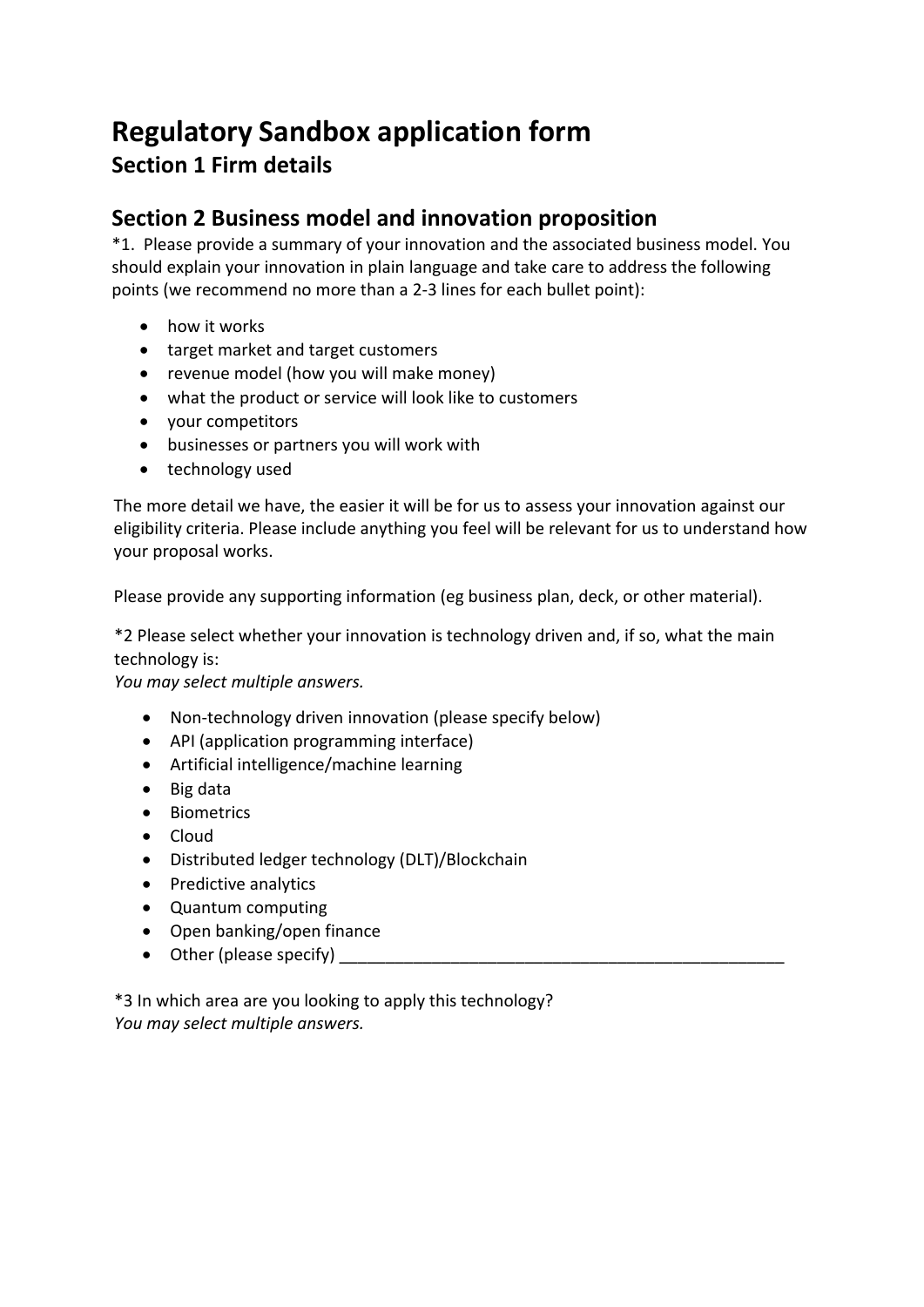- Crowdfunding
- Cryptoasset
- Data/technology infrastructure
- Digital ID
- Green FinTech/Sustainability
- Insurtech
- Peer to peer (P2P)
- RegTech (including know your customer (KYC)/financial crime/online harms)
- Robo-advice
- Decentralised finance
- Other (please specify)

# **Section 3 Eligibility criteria**

### \*4 In scope

As the UK's financial services regulator, our remit is FCA-regulated financial services. This includes: firms that are doing activities that we directly regulate, or firms that are looking to help regulated firms follow our rules.

Is your idea a [regulated activity?](https://www.fca.org.uk/firms/authorisation/how-to-apply/activities) Or does it support regulated business in the UK, for example, are you a technology provider to a financial services firm carrying out regulated activity?

### \*5 Genuine innovation

We take a broad view of innovation. An innovative business could be something completely unprecedented, a new spin on an existing idea, or an idea that has yet to get traction in the wider market. It could be a new way of allowing underserved consumers to get access to financial services, or it could be a new market for existing products.

How is your idea new or different from existing offerings? According to your desk-based research, please provide details on any existing or comparable offerings already established in the market.

## \*6 Consumer benefit

A proposal that we support must benefit consumers, and not expose them to undue risk. This could mean anything from making an existing service better (through lower price, higher quality, or greater efficiency), making it more widely available, or aiming a service at groups who are not well served by existing markets. This could include, for example, firms looking to foster diversity and inclusion in financial services.

How is your proposal better for consumers than what is currently available? This could be benefits that help consumers, support businesses, or make markets function better.

#### \*7 Readiness

The Regulatory Sandbox supports firms testing in the live market. Therefore, propositions have to be user ready in time for the start of the test.

As part of your answer, consider the following: Is your innovation ready to be tested on a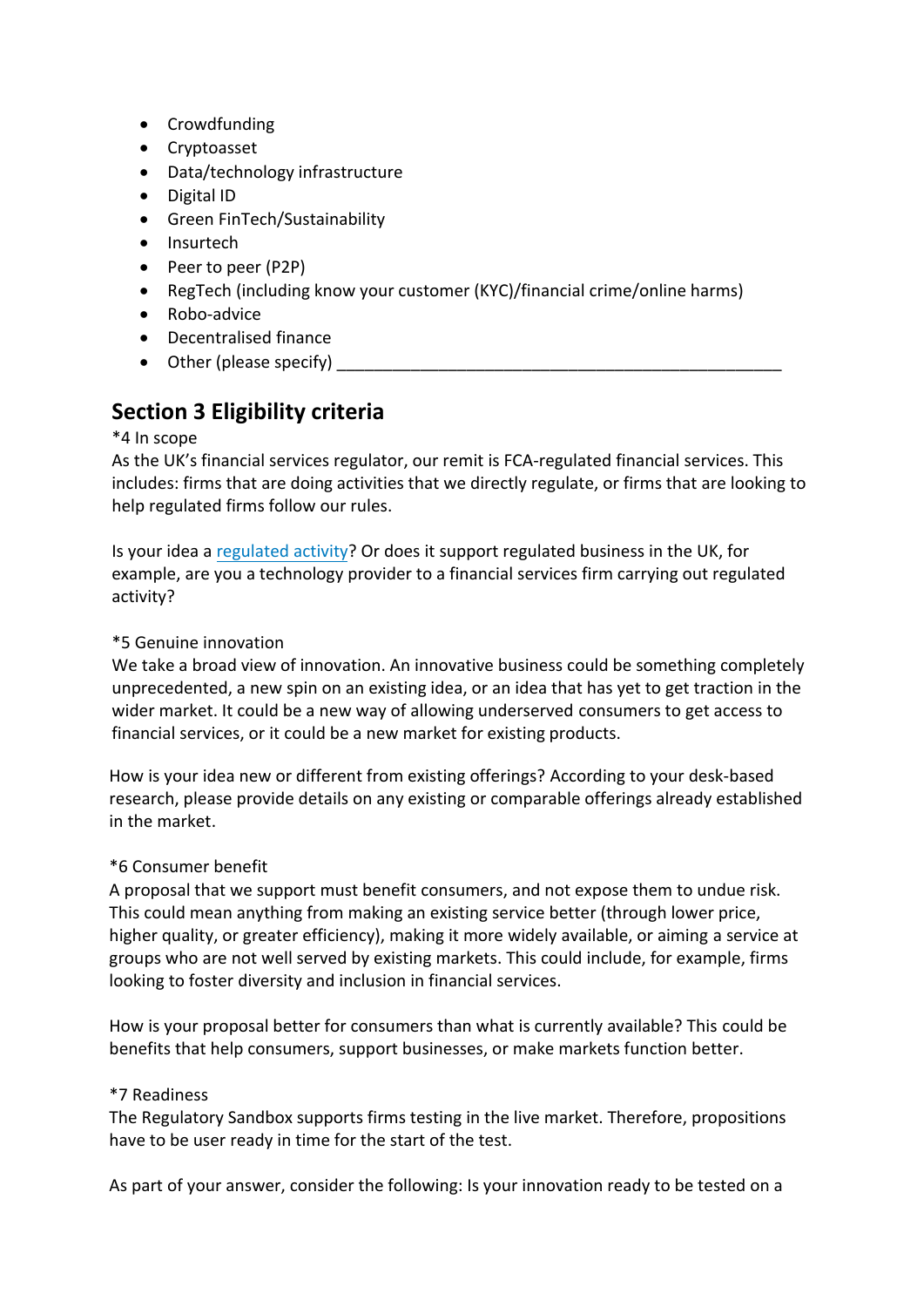small scale in a live environment? What are the technical, legal, regulatory and operational aspects of your proposition that are in place, or need to be in place, before testing can begin? Do you have sufficient resources to pay the standard FCA authorisations fee and meet the relevant capital requirements (where necessary)?

## \*8 Need for support

We don't endorse business propositions and aren't able to introduce you to partners or investors. Firms must be able to explain why they need to test in the Regulatory Sandbox.

As part of your answer, consider the following: What [regulatory tool](https://www.fca.org.uk/firms/innovation/regulatory-sandbox) do you require to test? What are the principal regulatory barriers to providing your service or product? Why do you think the FCA should have an interest in your testing proposition?

\*9 Please select which of the following tools you might need from our support: *You may select multiple answers.*

- Signposting
- Individual guidance
- Informal steers
- Restricted authorisation
- Discussion/engagement with relevant experts within FCA
- Waivers to FCA rules
- No enforcement action letters
- Other (please specify)

# **Section 4 Testing plan**

\*10 Describe the test you are proposing to carry out in the Sandbox As part of your answer, consider the following: What are the objectives of the test? What regulated activity do you consider you may be carrying out, or supporting a regulated firm with? Who will your testing partners be? Have you clearly stated who is doing what and how?

\*11 Describe the timeline and key milestones of your test. Please note that the Sandbox supports tests of up to 6 months.

As part of your answer, consider the following: Have you clearly stated the envisaged timeline for your test activities? What are your key testing stages and milestones? How much time do you need to prepare for the test? How long do you intend the test to last for?

\*12 What do you need to finalise before testing?

As part of your answer, consider the following: Do you have sufficient clarity on your legal and regulatory position? Have you got all testing partner agreements in place (where